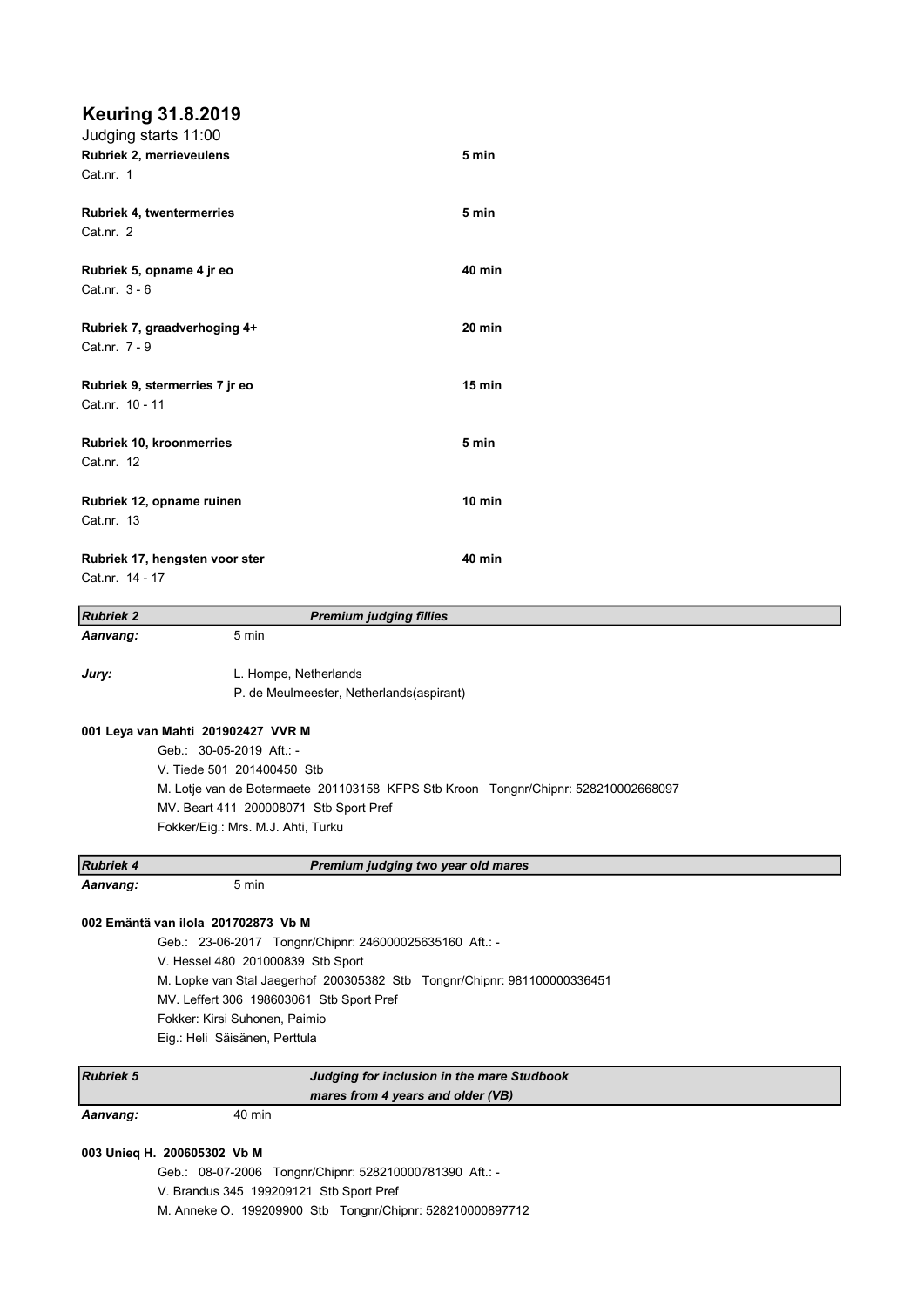MV. Jurjen 303 198503031 Stb Fokker: G.J. Haller, Hellendoorn Eig.: Katja Koli, Pakaa

# 004 Femma Dette T. 200900657 Vb M

Geb.: 23-03-2009 Tongnr/Chipnr: 528210000780471 Aft.: - V. Arjen 417 200009341 Stb Sport M. Tanja T. 199827570 Stb Tongnr/Chipnr: 985100006042416 MV. Lammert 260 197502601 Stb Preferent Fokker: Mevr. B.M. Tüss-de Haan, Groesbeek Eig.: Tanja Petrell, Lieto

#### 005 Pabeke 201303154 Vb M

Geb.: 22-05-2013 Tongnr/Chipnr: 968000010267554 Aft.: - V. Uldrik 457 200601504 Stb M. Linda 'fan Panhuys' 200304335 Stb Ster Tongnr/Chipnr: 985120015965145 MV. Wobke 403 199901951 Stb Sport Fokker/Eig.: Mevr. Aija Lehtilä, Tarvasjoki

# 006 Vienna van Vitikkala 201402702 Vb M

Geb.: 16-07-2014 Tongnr/Chipnr: 700128000003616 Aft.: - V. Take 455 200600525 Stb Sport M. Maryke fan 'Bosksicht' 200404961 Stb Ster Tongnr/Chipnr: 528210000578285 MV. Rindert 406 199717271 Stb Sport Fokker: Vitikkalan Rustholli Ky, Riste Eig.: Nina Nurmesviita, Jämsä

| <b>Rubriek 7</b> | Judging for the star designation for mares who are    |
|------------------|-------------------------------------------------------|
|                  | already registered in the Studbook, 4 years and older |
| Aanvang:         | 20 min                                                |

# 007 Jalina R. 201103103 Stb

Geb.: 13-06-2011 Tongnr/Chipnr: 528210002377125 Aft.: - V. Stendert 447 200501629 Stb Sport M. Dalina R. 200144750 Stb Ster Sport Tongnr/Chipnr: 985120005951230 MV. Feitse 293 198302931 Stb Preferent Fokker: J.P. Raaijmakers, Geffen Eig.: Minna Metsävirta-Lassila, Espoo

# 008 Tekla van Vitikkala 201402096 Stb

Geb.: 06-06-2014 Tongnr/Chipnr: 978101080835358 Aft.: - V. Epke 474 200903966 Stb Sport M. Linda 'fan Panhuys' 200304335 Stb Ster Tongnr/Chipnr: 985120015965145 MV. Wobke 403 199901951 Stb Sport Fokker: Vitikkalan Rustholli Ky, Riste Eig.: Anu Känsäkoski, Rusutjärvi

### 009 Ursula van Vitikkala 201402099 Stb

Geb.: 18-05-2014 Tongnr/Chipnr: 700128000003614 Aft.: - V. Bartele 472 200801089 Stb Sport M. Swaan v.h. Houkumhuis 200500240 Stb Ster Tongnr/Chipnr: 528210000575106 MV. Beart 411 200008071 Stb Sport Pref Fokker/Eig.: Vitikkalan Rustholli Ky, Riste

| <b>IRubriek 9</b> |        | Premium judging of star mares for 7 years of age and older |
|-------------------|--------|------------------------------------------------------------|
| Aanvang:          | 15 min |                                                            |

#### 010 Swaan v.h. Houkumhuis 200500240 Stb Ster

Geb.: 24-02-2005 Tongnr/Chipnr: 528210000575106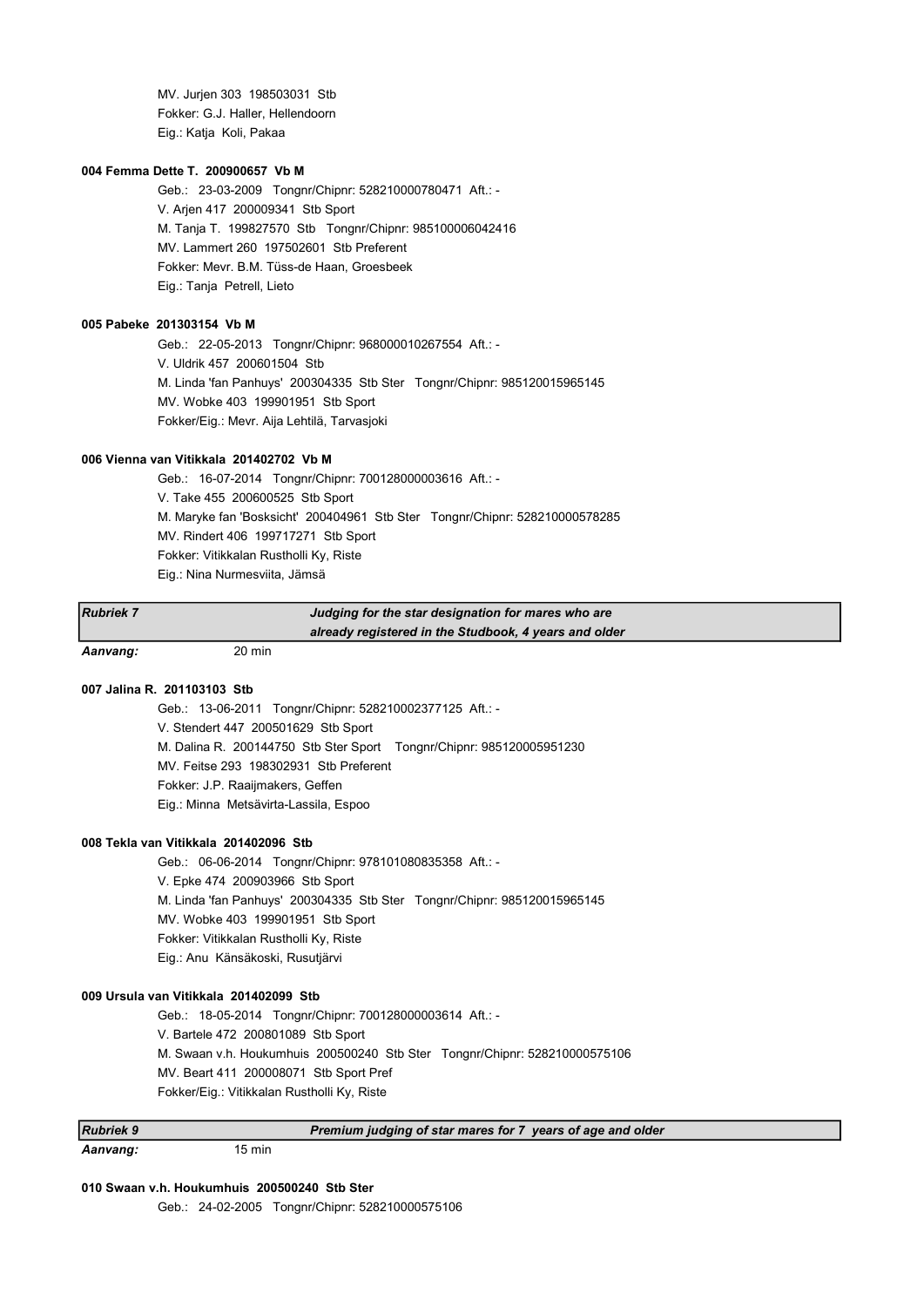Laatste werpdatum: 30-05-2016 Aft.: - V. Beart 411 200008071 Stb Sport Pref M. Wimkje K. 199927310 Stb Ster Pref \*4 Tongnr/Chipnr: 985100006833158 MV. Anton 343 199217731 Stb Sport Pref Fokker: D.T. Pijper, Rasquert Eig.: Vitikkalan Rustholli Ky, Riste

# 011 Merel van Vitikkala 201203644 Stb Ster

Geb.: 09-06-2012 Tongnr/Chipnr: 985170001669790 Laatste werpdatum: 17-06-2018 Aft.: - V. Thorben 466 200600247 Stb Sport-Elite M. Wardy fan 'Bosksicht' 200703085 Stb Ster Tongnr/Chipnr: 528210002093199 MV. Doaitsen 420 200106691 Stb Sport Fokker: Vitikkalan Rustholli Ky, Riste Eig.: Hanna & Pekka Arimaa, Perniö

| <b>Rubriek 10</b> |       | <b>Premium judging of Crown mares</b> |  |
|-------------------|-------|---------------------------------------|--|
| Aanvang:          | 5 min |                                       |  |

# 012 Jebina van Vitikkala 201102970 KFPS Stb Kroon

Geb.: 17-05-2011 Tongnr/Chipnr: 985170001670581 Laatste werpdatum: 15-04-2017 Aft.: - V. Maurus 441 200403319 Stb Sport M. Nelleke fan Hylpen 200406207 Stb Ster Tongnr/Chipnr: 528210000520127 MV. Olof 315 198803151 Stb Sport Pref Fokker/Eig.: Vitikkalan Rustholli Ky, Riste

| <b>Rubriek 12</b> |        | Judging for inclusion in the Gelding Studbook |  |
|-------------------|--------|-----------------------------------------------|--|
|                   |        | from 3 years and older (VB)                   |  |
| Aanvang:          | 10 min |                                               |  |

#### 013 Bjorn van den Boezem 200805940 Vb H

Geb.: 21-04-2008 Tongnr/Chipnr: 528210002296488 Aft.: - V. Felle 422 200109001 Stb Sport M. Wietske v.d. Aa 199920420 Stb Ster Tongnr/Chipnr: 985100006560130 MV. Folkert 353 199302821 Stb Sport Pref Fokker: Jac. v.d. Linden, Brakel Eig.: Rita Inkiläinen, Hirvikylä

| <b>Rubriek 17</b> |        | Judging of 3 years and older foalbook stallions to become |  |
|-------------------|--------|-----------------------------------------------------------|--|
|                   |        | star                                                      |  |
| Aanvang:          | 40 min |                                                           |  |

# 014 Wilco 201501927 Vb H

Geb.: 17-05-2015 Tongnr/Chipnr: 528210004284500 Aft.: - V. Alwin 469 200801759 Stb Sport M. Ity 201002446 Vb M Tongnr/Chipnr: 528210002374706 MV. Aan 416 200044011 Stb Fokker: A. de Boer, Twijzelerheide Eig.: Kaija Mäkisalo, Revonlahti

# 015 Arthur van Vitikkala 201602425 Vb H

Geb.: 04-06-2016 Tongnr/Chipnr: 978101081586262 Aft.: - V. Jouwe 485 201102076 Stb Sport M. Nelleke fan Hylpen 200406207 Stb Ster Tongnr/Chipnr: 528210000520127 MV. Olof 315 198803151 Stb Sport Pref Fokker/Eig.: Vitikkalan Rustholli Ky, Riste